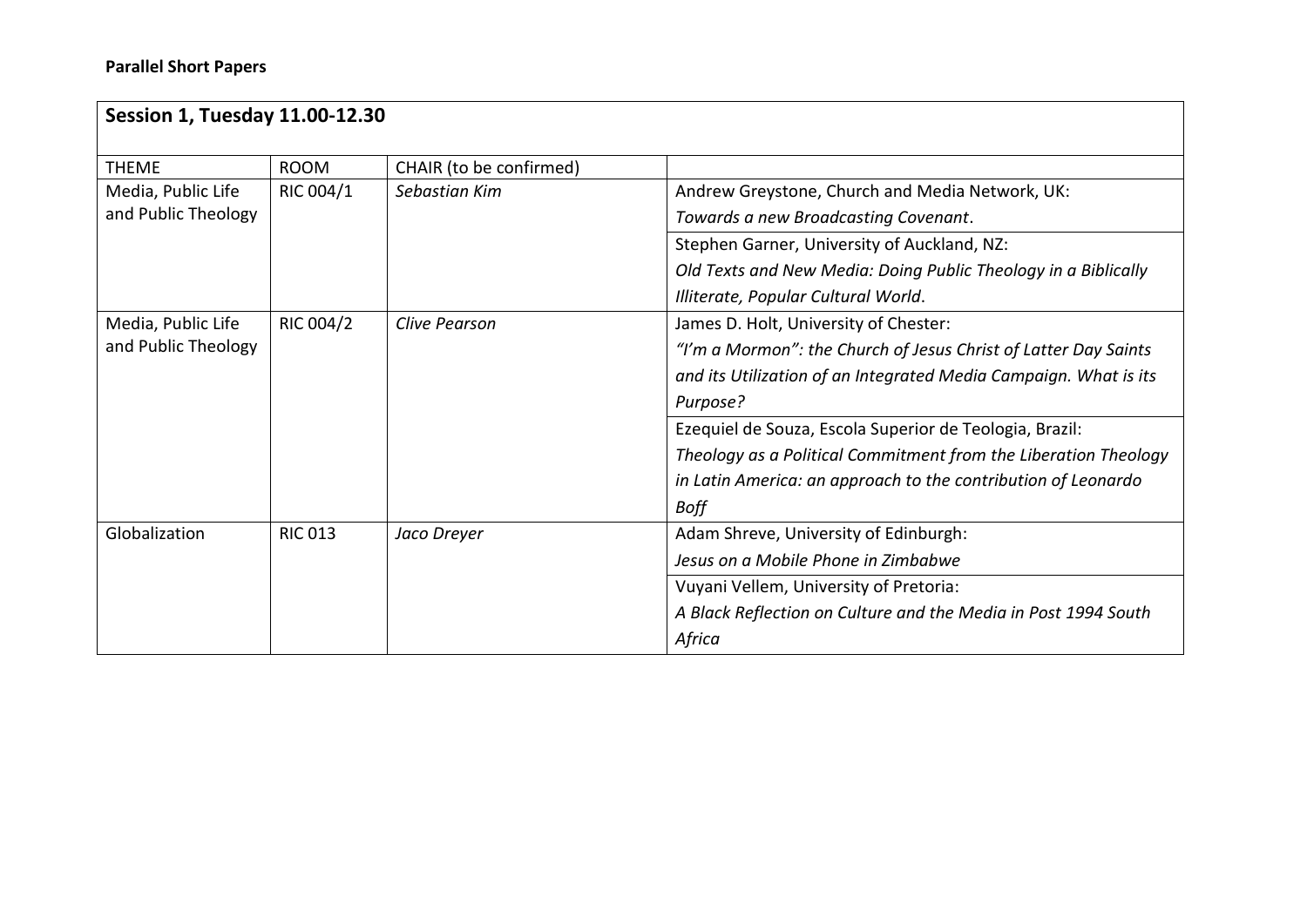| <b>Session 2, Tuesday 14.30-16.00</b> |                |                        |                                                                       |  |
|---------------------------------------|----------------|------------------------|-----------------------------------------------------------------------|--|
| <b>THEME</b>                          | <b>ROOM</b>    | <b>CHAIR</b>           |                                                                       |  |
| Media, Public Life and                | RIC 004/1      | William Emilsen        | Andrew Bradstock, University of Otago, NZ:                            |  |
| <b>Public Theology</b>                |                |                        | Doing Public Theology in a Straightened Public Square                 |  |
|                                       |                |                        | Nico Koopman, Byers Naude Centre, Stellenbosch University:            |  |
|                                       |                |                        | Prophetic Public Theology and the media in South Africa. Duel or      |  |
|                                       |                |                        | duet?                                                                 |  |
| Media, Public Life and                | RIC 004/2      | <b>Clive Pearson</b>   | Bex Lewis, CODEC (Centre for Christian Communication in a Digital     |  |
| <b>Public Theology</b>                |                |                        | Age), Durham University:                                              |  |
|                                       |                |                        | Engaging in Discipleship in a Digital Age                             |  |
|                                       |                |                        | Matt Brain, Andrew Robinson and Geoff Broughton, Charles Sturt        |  |
|                                       |                |                        | University/St. Mark's National Theological Centre, Canberra,          |  |
|                                       |                |                        | Australia:                                                            |  |
|                                       |                |                        | Public and Personal: Negotiating friendship in the Facebook Age       |  |
| <b>Theological Sources</b>            | <b>RIC 013</b> | <b>Esther McIntosh</b> | Jaco S. Dreyer, University of South Africa, Pretoria, SA:             |  |
| and Resources                         |                |                        | Religion in the Public Sphere: what can public theology learn from    |  |
|                                       |                |                        | Habermas' latest work?                                                |  |
|                                       |                |                        | Eneida Jacobsen, Faculdades EST, Brazil:                              |  |
|                                       |                |                        | Religion in the Public Sphere: on the Theological reception of Jürgen |  |
|                                       |                |                        | Habermas' Political Theory and its relevance for a Global Public      |  |
|                                       |                |                        | Theology                                                              |  |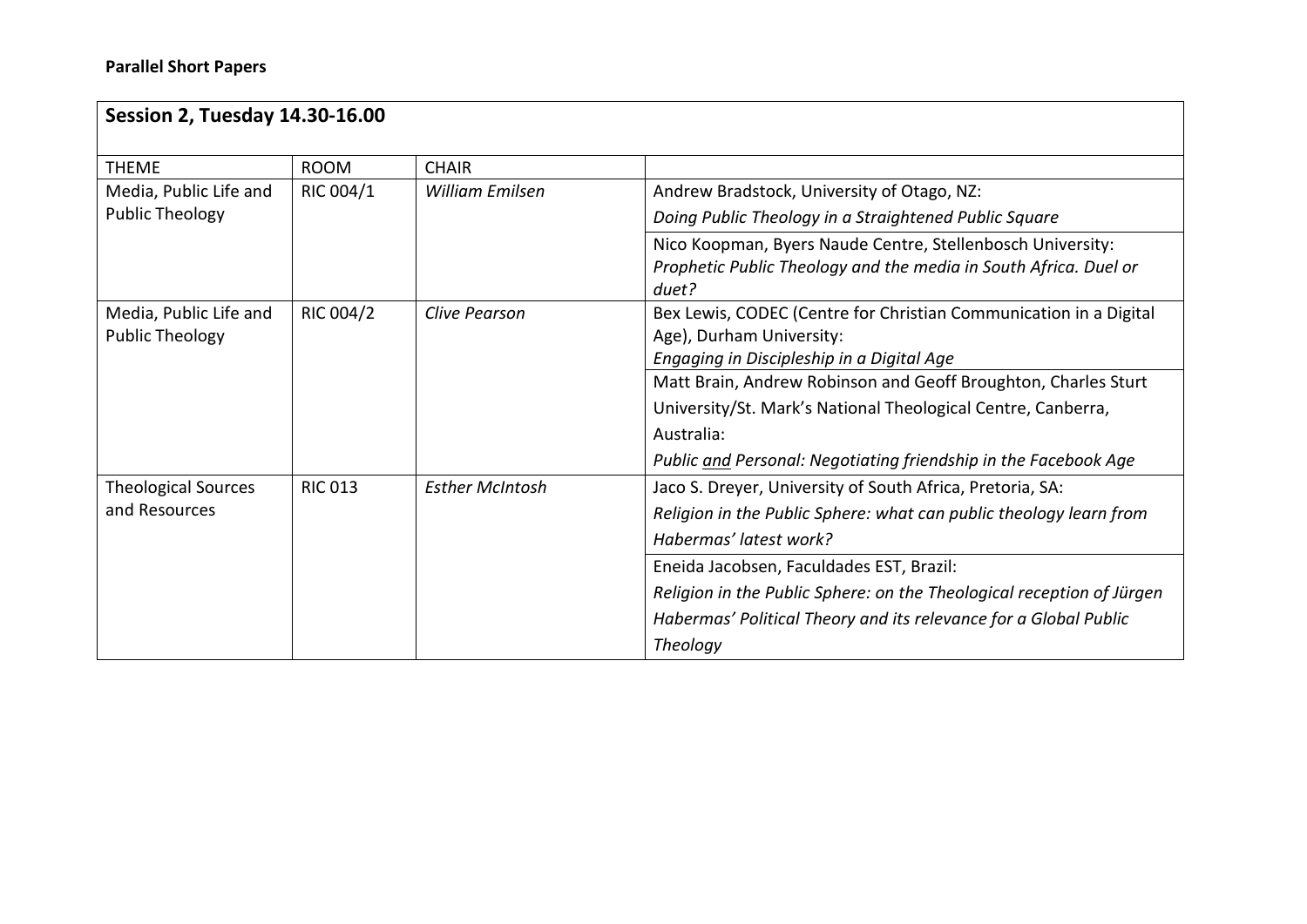| <b>Session 3: Thursday 11.00-12.30</b>      |                |                     |                                                                         |  |
|---------------------------------------------|----------------|---------------------|-------------------------------------------------------------------------|--|
| <b>THEME</b>                                | <b>ROOM</b>    | <b>CHAIR</b>        |                                                                         |  |
| Media, Public Life and                      | RIC 004/1      | <b>David Tombs</b>  | Esther McIntosh, York St. John University:                              |  |
| <b>Public Theology</b>                      |                |                     | Belonging without Believing? Social Networking Media and the            |  |
|                                             |                |                     | Concept of Church                                                       |  |
|                                             |                |                     | Clive Pearson, Charles Sturt University:                                |  |
|                                             |                |                     | Twittering Good News? The Rise of the Fifth Estate and a Public         |  |
|                                             |                |                     | Theology                                                                |  |
| Media, Public Life and                      | RIC 004/2      | <b>Graeme Smith</b> | Jenny Anne Wright, York St. John University:                            |  |
| <b>Public Theology</b>                      |                |                     | With whose voice and with what language? What it means to speak         |  |
|                                             |                |                     | "Christian" in public                                                   |  |
|                                             |                |                     | John Forrest, TV producer-director and director, Insight Film Festival, |  |
|                                             |                |                     | Manchester, UK:                                                         |  |
|                                             |                |                     | Reflections on the role of entertainment in theological communication   |  |
| Globalization                               | <b>RIC 013</b> | Nico Koopman        | Robert Borrong, Jakarta Theological Seminary, Indonesia:                |  |
|                                             |                |                     | The Role of Television in increasing consumerist behaviour in children: |  |
|                                             |                |                     | the Indonesian case                                                     |  |
|                                             |                |                     | Christo Lombard, University of the Western Cape: Moral formation        |  |
|                                             |                |                     | towards a human rights culture                                          |  |
| <b>Theological Sources</b><br>and Resources | RIC 004/3      | tbc                 | Robert Gascoigne, School of Theology, Australian Catholic University:   |  |
|                                             |                |                     | The Encyclical "Pacem in Terris" as an act of Global Public Theology    |  |
|                                             |                |                     | Etienne de Villiers, University of Pretoria, South Africa:              |  |
|                                             |                |                     | In search of an appropriate contemporary ethical approach in Public     |  |
|                                             |                |                     | Theology: Max Weber's Ethic of Responsibility as Resource               |  |